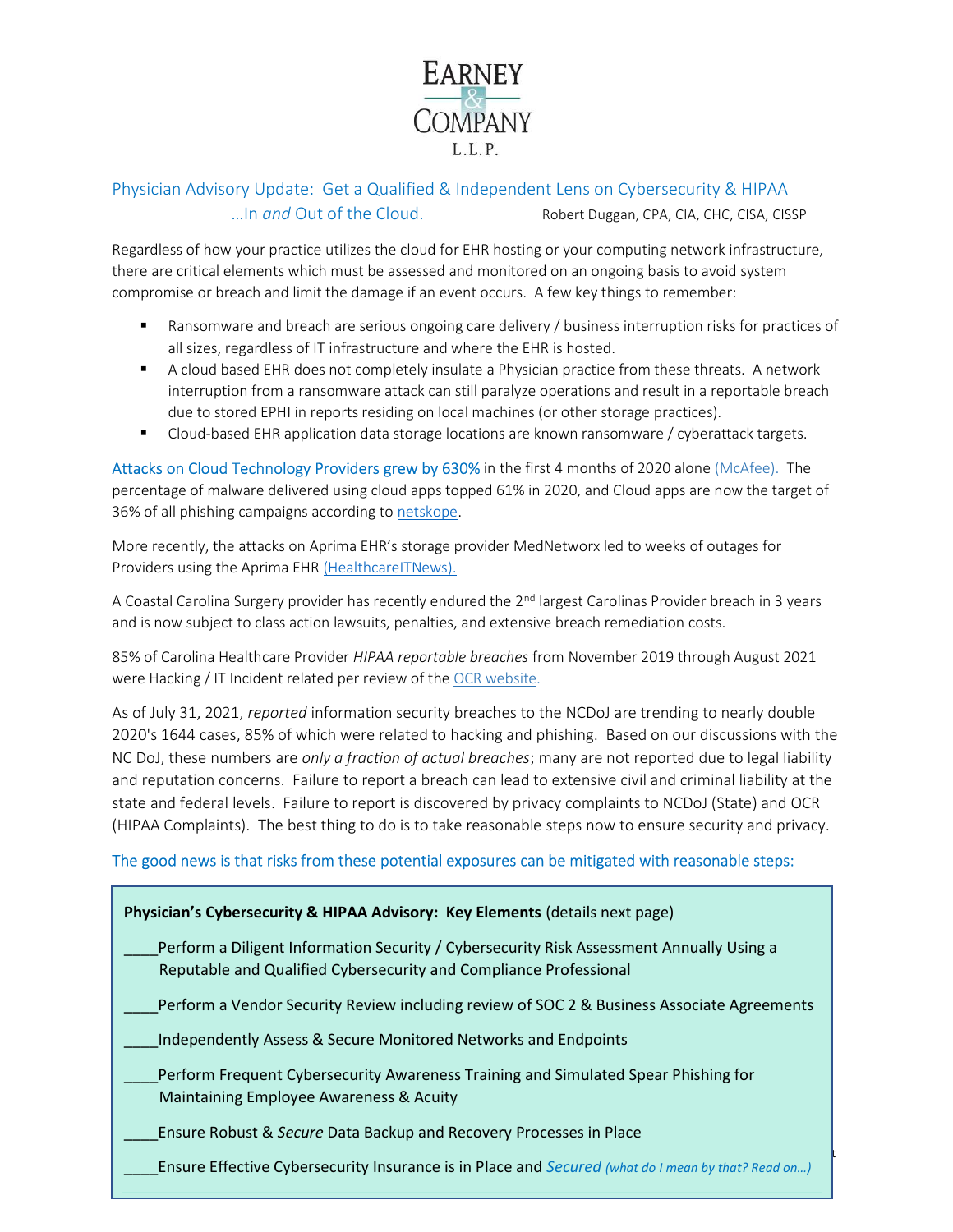

1. Perform a diligent information security / cybersecurity and privacy risk assessment annually. Use a reputable & technically qualified cybersecurity and healthcare compliance personnel independent of your IT Provider to help ensure success and breach avoidance, as well as help your practice ensure quick information recovery and lower cost in the event a breach occurs.

Ensure best practice cybersecurity controls and monitoring is in place. It is contrary to reason that your IT provider would be able to provide an objective assessment of their own controls for your HIPAA security risk assessment. Similarly, using a HIPAA compliance group to assess may leave you with a checklist-based approach performed by a semi-retired clinician or healthcare administrator that does not sufficiently address cybersecurity risk.

Using an experienced and certified professional with cybersecurity, healthcare technology, and compliance background will help you ensure your cybersecurity controls protect the networks and patient data, and that your patient privacy effort is compliant.

- 2. Perform a vendor security review including review of SOC 2 & Business Associate Agreements. It is critical to review security audit reports and agreements for key vendors processing EPHI. Failure to document the understanding of vendor security controls and "justifiable reliance" could result in being held liable in the event of a vendor breach of your patient records.
- 3. Independently assess & secure the network and endpoints. We are in a different environment now than we were 5 years ago. Campaigns from hostile actors are often utilizing file-less attacks which do not have detectable signatures. A firewall and antivirus software are no longer enough to protect your network. Endpoint Detection and Response (EDR) security applications should be deployed to monitor computer and user activity. Even if you are hosting your network in the cloud, it is still important to ensure monitoring and logging of network traffic and that EDR applications are watching local user endpoint behavior 24/7 using deep learning or AI technology.
- 4. Perform frequent cybersecurity awareness training and simulated spear phishing for maintaining employee awareness and acuity. With the predominance of zero-day and file less attacks, it is critical to ensure that the workforce remains keenly aware of spear phishing attempts and knows not to click on anything coming from outside the practice unless they are familiar with the sender address. We also note the improved effectiveness of external spam / antimalware filters and antimalware

email protection that now scans email link content once when it comes in and again before it allows the user to open the link. This is a crucial feature in the current environment.